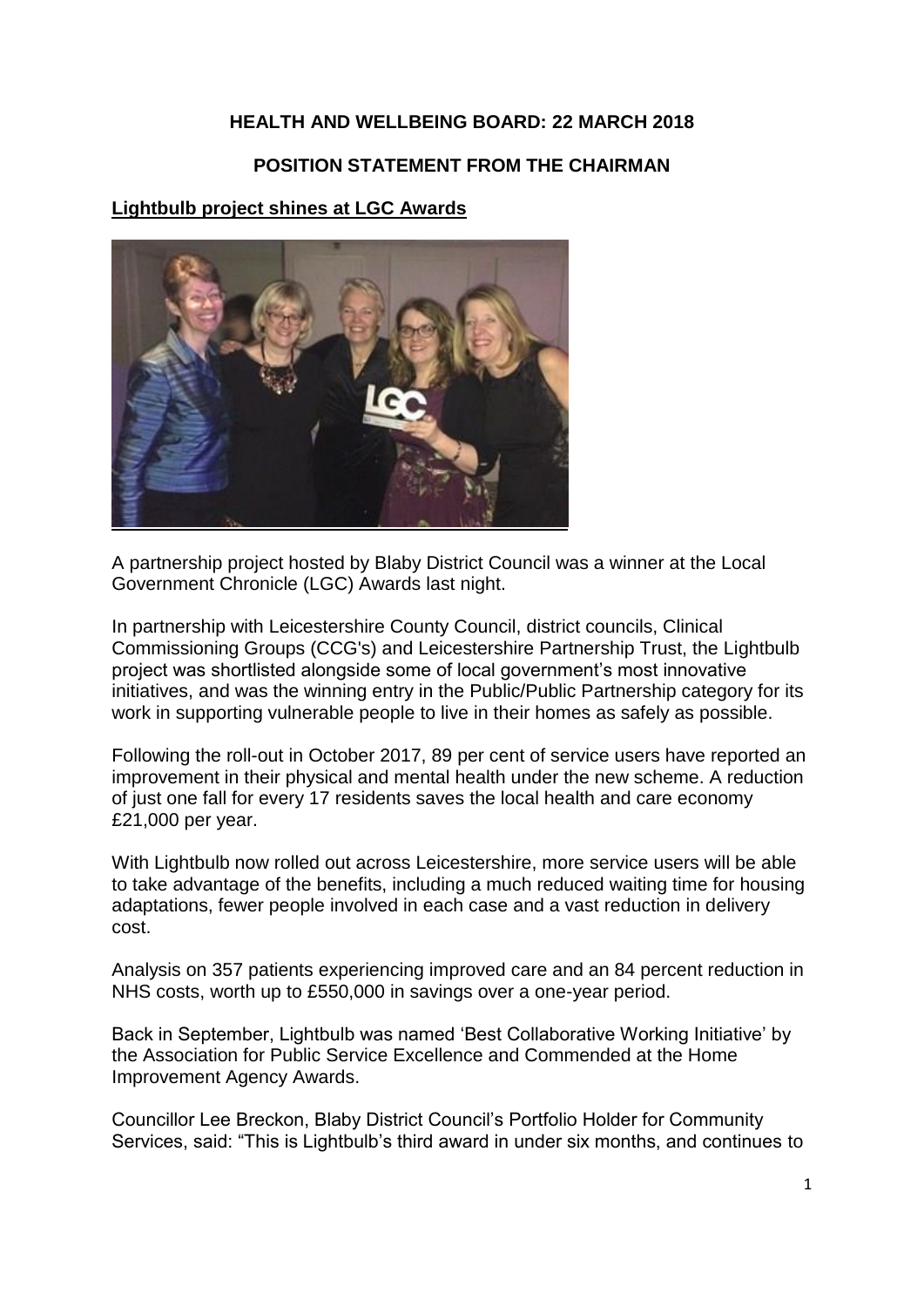prove how this partnership is recognised nationally for the positive difference it is making.

"We are so proud to host Lightbulb and continue the project's innovative work in changing the way local people access housing adaptations."

Councillor Pam Posnett, Leicestershire County Council Cabinet Member for Health, said: "the outcomes already achieved through the Lightbulb programme, speak for themselves and have proven by working collaboratively, we can make a significant difference to people's lives".

The awards ceremony took place at London's Grosvenor House venue on 21 March 2018.

### **Leicestershire Food Plan**

Healthy foods are fundamental to good health and community vitality. The food system - from agricultural production and processing, to transportation and marketing, to shop purchases and waste disposal, influences our ability to buy healthy foods and affects our society in profound ways. But food is not just about obesity. Food also has widespread economic implications. The food and drink manufacturing sector in Leicester and Leicestershire's economy is worth £600m – the second most important economic contributor after non-food manufacturing. Food is also important for tourism in Leicestershire, with Melton Mowbray designating itself as "the Rural Capital of Food ".

It is important that we take a strategic approach to managing the food system and I am delighted to advise the Council that we are developing a Food Plan for Leicestershire. The Plan will provide a focus for our work to address the rising health, care and productivity costs of ill-health due to overweight/obesity, to reduce food waste costs/environmental impacts and to strengthen our very important local food manufacturing sector. It will also mean that Leicestershire can become a member of the national "Sustainable Food Cities" (SFC) network which in turn would open up funding opportunities and support from national experts in this field. We will be taking a two-strand approach to Leicestershire's food plan, with a county-level strategy developed in tandem with community-level plans at district, or equivalent level.

A county-wide food plan also fits well strategically with the development of the Council's single outcomes framework, given its cross-departmental nature, and will contribute to outcomes around A Strong Economy, Wellbeing and Opportunity, Great Communities and Keeping People Safe. It will also contribute to our waste reduction set out in the Leicestershire Municipal Waste Management Strategy.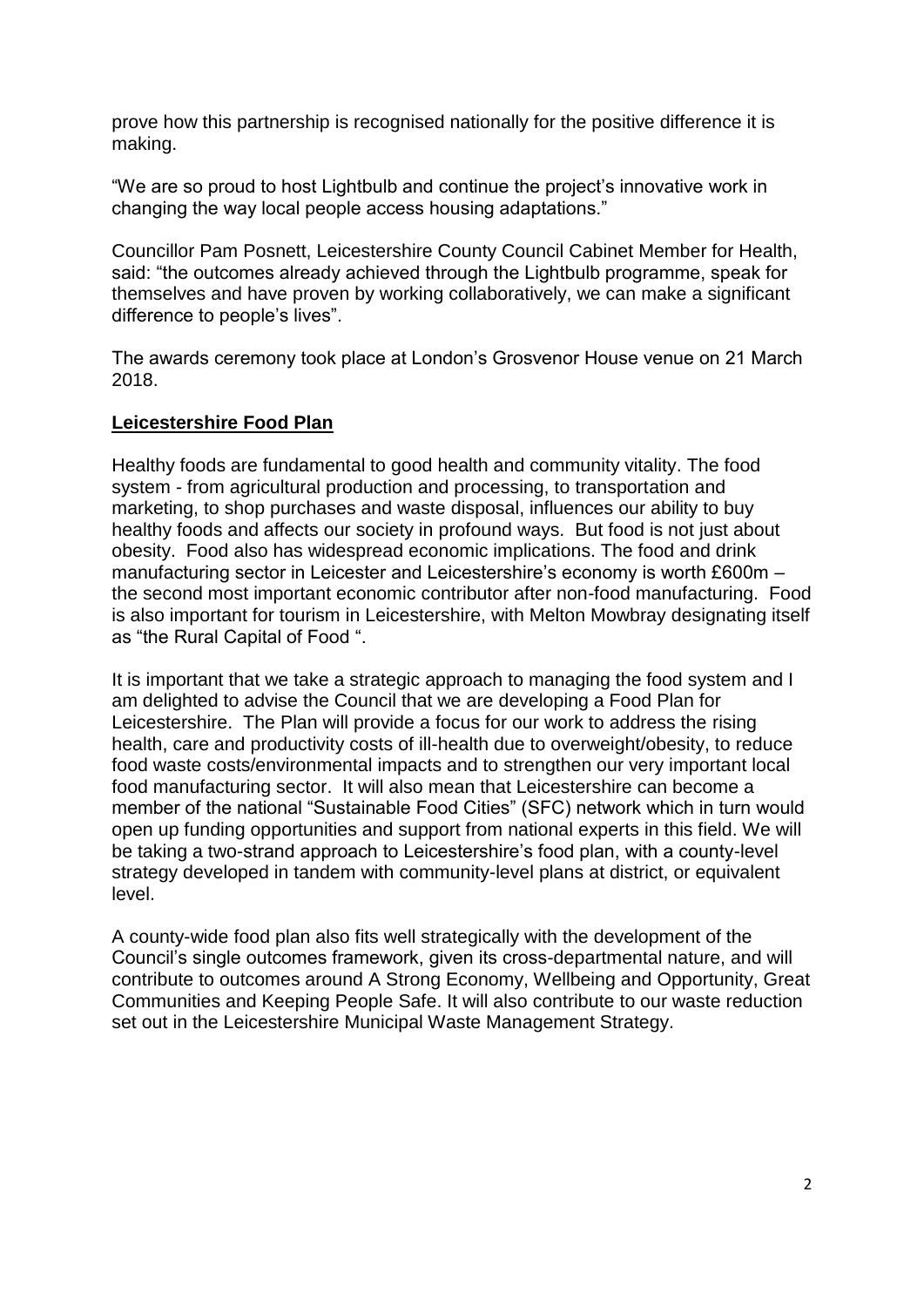### **Leicester, Leicestershire and Rutland Carer's Strategy**

Consultation on the draft strategy commenced on 28 February 2018 and will run until 22 April 2018.

The draft Joint Carers Strategy 2018-2021 sets out a shared vision and priorities for recognising, valuing and supporting carers by Leicester City, Leicestershire County Council, Rutland County Council and the Clinical Commissioning Groups (CCGs) for Leicester City, Leicestershire and Rutland. Partner organisations that have been involved in the development of the strategy include Healthwatch (Leicester, Leicestershire and Rutland), Alzheimer's Society, The Carers Centre, Voluntary Action South Leicestershire (VASL) Barnardo's and Age UK Leicestershire.

Key priorities have been identified to support carers across Leicester, Leicestershire and Rutland to continue in their caring role and to maintain their own health and wellbeing.

The Strategy describes the planned actions for each priority and is seeking views on these: this feedback will be used to develop the detailed action plans which will support the Joint Carers Strategy.

People will have a chance to have their say, at public and provider meetings, or by email. Feedback will also be encouraged from current users of carers' services via the commissioned provider.

Full details are available via [www.leicestershire.gov.uk/carers-strategy](http://www.leicestershire.gov.uk/carers-strategy)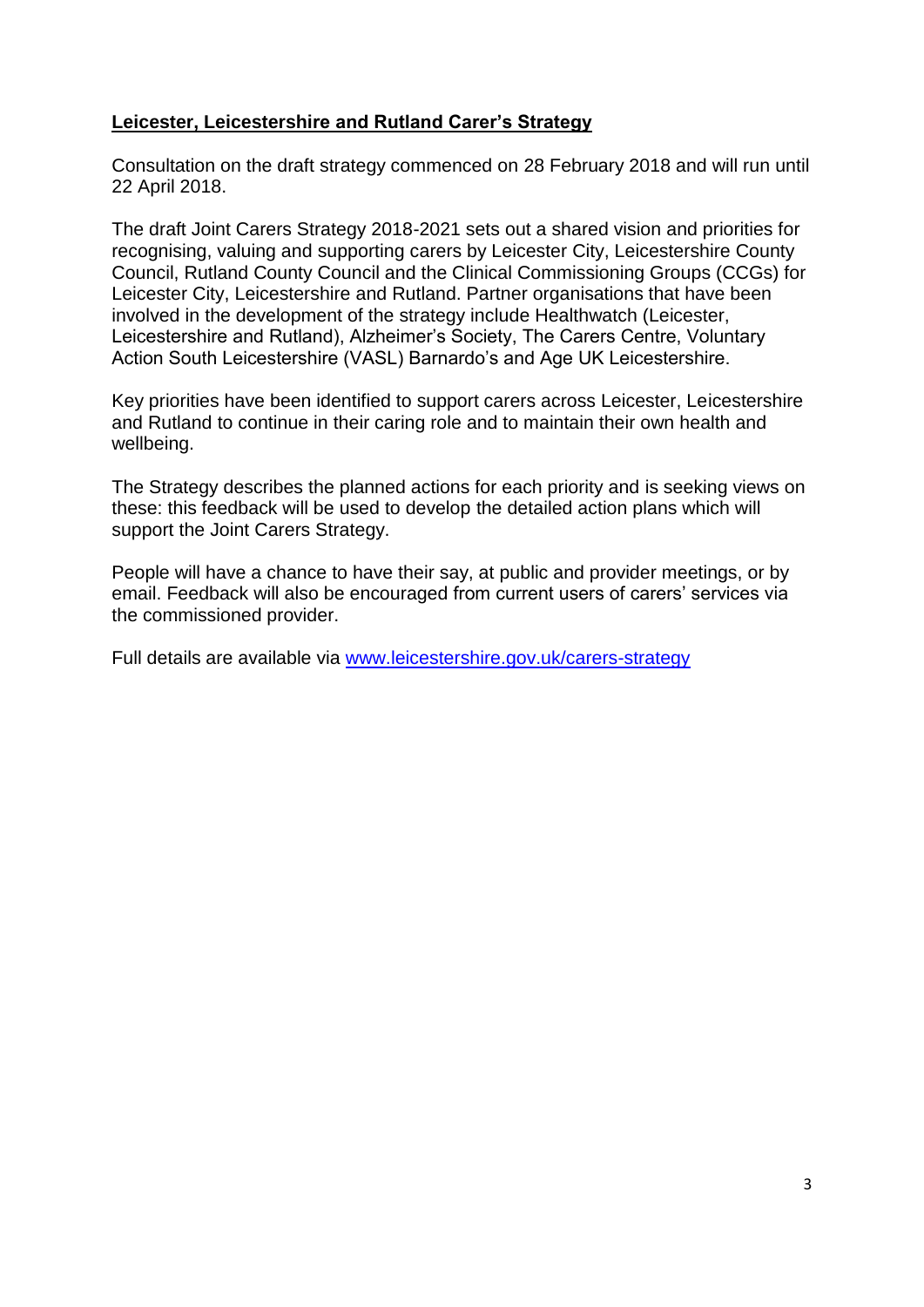# **A SELECTION OF REGIONAL AND NATIONAL PUBLICATIONS AND NEWS**

### **Public Health Transformation Five Years On**

This LGA publication, subtitled 'Transformation in Action' features case studies which illustrate some of the opportunities councils' public health teams have seized to work with communities, to support inclusive growth, good housing and jobs policy within their councils, as well as the more traditional roles of public health.

One of the case studies is from Leicestershire County Council, and is called "a social model of public health" – this starts on page 37 of the document. To view the report please visit

[https://www.local.gov.uk/sites/default/files/documents/22.14%20Public%20health%2](https://www.local.gov.uk/sites/default/files/documents/22.14%20Public%20health%205%20years%20on_Web.pdf) [05%20years%20on\\_Web.pdf](https://www.local.gov.uk/sites/default/files/documents/22.14%20Public%20health%205%20years%20on_Web.pdf)

#### **Healthy Homes: Accommodating an Ageing Population**

This report from the Institution of Mechanical Engineers considers what is needed in terms of accommodation to ensure that the ageing population remains fit and well into old age.

To view the report please visit [http://www.imeche.org/docs/default-source/1](http://www.imeche.org/docs/default-source/1-oscar/reports-policy-statements-and-documents/imeche-healthy-homes-report.pdf) [oscar/reports-policy-statements-and-documents/imeche-healthy-homes-report.pdf](http://www.imeche.org/docs/default-source/1-oscar/reports-policy-statements-and-documents/imeche-healthy-homes-report.pdf)

#### **Age UK Report: Promising approaches to living well with dementia**

This report outlines a number of scaleable and cost-effective interventions that can support people with dementia. It includes case studies of services and projects that support wellbeing and living well for people with dementia.

To view the report please visit [https://www.ageuk.org.uk/globalassets/age](https://www.ageuk.org.uk/globalassets/age-uk/documents/reports-and-publications/reports-and-briefings/health--wellbeing/rb_feb2018_promising_approaches_to_living_well_with_dementia_report.pdf?utm_source=The%20King%27s%20Fund%20newsletters&utm_medium=email&utm_campaign=9154345_NEWSL_HMP%202018-02-13&dm_i=21A8,5G7JD,FLWOSX,L4ZPT,1)[uk/documents/reports-and-publications/reports-and-briefings/health-](https://www.ageuk.org.uk/globalassets/age-uk/documents/reports-and-publications/reports-and-briefings/health--wellbeing/rb_feb2018_promising_approaches_to_living_well_with_dementia_report.pdf?utm_source=The%20King%27s%20Fund%20newsletters&utm_medium=email&utm_campaign=9154345_NEWSL_HMP%202018-02-13&dm_i=21A8,5G7JD,FLWOSX,L4ZPT,1) wellbeing/rb feb2018 promising approaches to living well with dementia report. [pdf?utm\\_source=The%20King%27s%20Fund%20newsletters&utm\\_medium=email&](https://www.ageuk.org.uk/globalassets/age-uk/documents/reports-and-publications/reports-and-briefings/health--wellbeing/rb_feb2018_promising_approaches_to_living_well_with_dementia_report.pdf?utm_source=The%20King%27s%20Fund%20newsletters&utm_medium=email&utm_campaign=9154345_NEWSL_HMP%202018-02-13&dm_i=21A8,5G7JD,FLWOSX,L4ZPT,1) [utm\\_campaign=9154345\\_NEWSL\\_HMP%202018-02-](https://www.ageuk.org.uk/globalassets/age-uk/documents/reports-and-publications/reports-and-briefings/health--wellbeing/rb_feb2018_promising_approaches_to_living_well_with_dementia_report.pdf?utm_source=The%20King%27s%20Fund%20newsletters&utm_medium=email&utm_campaign=9154345_NEWSL_HMP%202018-02-13&dm_i=21A8,5G7JD,FLWOSX,L4ZPT,1) [13&dm\\_i=21A8,5G7JD,FLWOSX,L4ZPT,1](https://www.ageuk.org.uk/globalassets/age-uk/documents/reports-and-publications/reports-and-briefings/health--wellbeing/rb_feb2018_promising_approaches_to_living_well_with_dementia_report.pdf?utm_source=The%20King%27s%20Fund%20newsletters&utm_medium=email&utm_campaign=9154345_NEWSL_HMP%202018-02-13&dm_i=21A8,5G7JD,FLWOSX,L4ZPT,1)

#### **Medicines optimisation in care homes: programme overview**

This guidance outlines details of a programme that aims to recruit pharmacists into care homes to help reduce overmedication and cut unncessary hospital stays.

To view the guidance please visit [https://www.england.nhs.uk/wp](https://www.england.nhs.uk/wp-content/uploads/2018/03/medicines-optimisation-in-care-homes-programme-overview.pdf?utm_source=The%20King%27s%20Fund%20newsletters&utm_medium=email&utm_campaign=9275902_NEWSL_HMP%202018-03-20&dm_i=21A8,5ITBY,FLWOSX,LFM9P,1)[content/uploads/2018/03/medicines-optimisation-in-care-homes-programme](https://www.england.nhs.uk/wp-content/uploads/2018/03/medicines-optimisation-in-care-homes-programme-overview.pdf?utm_source=The%20King%27s%20Fund%20newsletters&utm_medium=email&utm_campaign=9275902_NEWSL_HMP%202018-03-20&dm_i=21A8,5ITBY,FLWOSX,LFM9P,1)[overview.pdf?utm\\_source=The%20King%27s%20Fund%20newsletters&utm\\_mediu](https://www.england.nhs.uk/wp-content/uploads/2018/03/medicines-optimisation-in-care-homes-programme-overview.pdf?utm_source=The%20King%27s%20Fund%20newsletters&utm_medium=email&utm_campaign=9275902_NEWSL_HMP%202018-03-20&dm_i=21A8,5ITBY,FLWOSX,LFM9P,1) [m=email&utm\\_campaign=9275902\\_NEWSL\\_HMP%202018-03-](https://www.england.nhs.uk/wp-content/uploads/2018/03/medicines-optimisation-in-care-homes-programme-overview.pdf?utm_source=The%20King%27s%20Fund%20newsletters&utm_medium=email&utm_campaign=9275902_NEWSL_HMP%202018-03-20&dm_i=21A8,5ITBY,FLWOSX,LFM9P,1) [20&dm\\_i=21A8,5ITBY,FLWOSX,LFM9P,1](https://www.england.nhs.uk/wp-content/uploads/2018/03/medicines-optimisation-in-care-homes-programme-overview.pdf?utm_source=The%20King%27s%20Fund%20newsletters&utm_medium=email&utm_campaign=9275902_NEWSL_HMP%202018-03-20&dm_i=21A8,5ITBY,FLWOSX,LFM9P,1)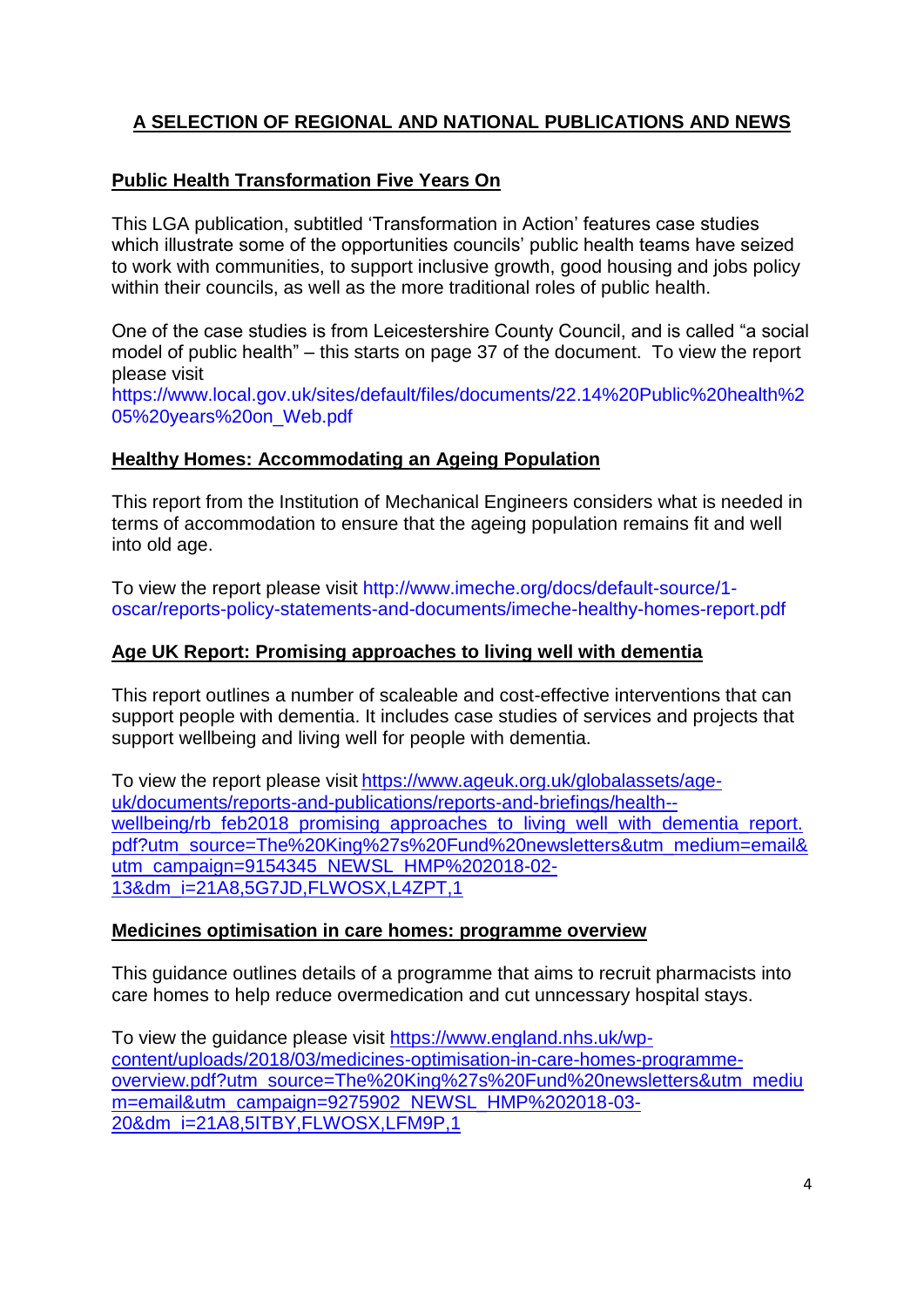### **More than bricks: are social housing providers best placed to offer support to tenants?**

This report argues that social housing providers should take a lead in delivering support packages to help people overcome barriers in their lives. In a survey of tenants and providers, it finds that social housing providers are already offering support for health and wellbeing but that there was a demand for greater levels of support, particularly around mental health.

To view the report please visit <https://www.acisgroup.co.uk/download.cfm?doc=docm93jijm4n1173>

### **Public Satisfaction with the NHS and Social Care in 2017**

Since 1983, NatCen Social Research's British Social Attitudes (BSA) survey has asked members of the public about their views on, and feelings towards, the NHS and health and care issues generally. The latest survey was carried out between July and October 2017 and asked a nationally representative sample of 3,004 adults in England, Scotland and Wales about their satisfaction with the NHS overall, and 1,002 people about their satisfaction with individual NHS and social care services.

For analysis of the survey results, please visit [https://www.kingsfund.org.uk/publications/public-satisfaction-nhs-](https://www.kingsfund.org.uk/publications/public-satisfaction-nhs-2017?utm_source=linkedin&utm_medium=social&utm_term=thekingsfund)[2017?utm\\_source=linkedin&utm\\_medium=social&utm\\_term=thekingsfund](https://www.kingsfund.org.uk/publications/public-satisfaction-nhs-2017?utm_source=linkedin&utm_medium=social&utm_term=thekingsfund)

### **House of Commons Communities and Local Government Committee Report: Housing for older people**

This report calls for a national strategy for older people's housing to bring together and improve policy in this area. It calls on the government to recognise the link between homes and health and social care in the forthcoming social care Green Paper.

To view the report please visit

[https://publications.parliament.uk/pa/cm201719/cmselect/cmcomloc/370/370.pdf?ut](https://publications.parliament.uk/pa/cm201719/cmselect/cmcomloc/370/370.pdf?utm_source=The%20King%27s%20Fund%20newsletters&utm_medium=email&utm_campaign=9154345_NEWSL_HMP%202018-02-13&dm_i=21A8,5G7JD,FLWOSX,L4KGP,1) [m\\_source=The%20King%27s%20Fund%20newsletters&utm\\_medium=email&utm\\_c](https://publications.parliament.uk/pa/cm201719/cmselect/cmcomloc/370/370.pdf?utm_source=The%20King%27s%20Fund%20newsletters&utm_medium=email&utm_campaign=9154345_NEWSL_HMP%202018-02-13&dm_i=21A8,5G7JD,FLWOSX,L4KGP,1) [ampaign=9154345\\_NEWSL\\_HMP%202018-02-](https://publications.parliament.uk/pa/cm201719/cmselect/cmcomloc/370/370.pdf?utm_source=The%20King%27s%20Fund%20newsletters&utm_medium=email&utm_campaign=9154345_NEWSL_HMP%202018-02-13&dm_i=21A8,5G7JD,FLWOSX,L4KGP,1) [13&dm\\_i=21A8,5G7JD,FLWOSX,L4KGP,1](https://publications.parliament.uk/pa/cm201719/cmselect/cmcomloc/370/370.pdf?utm_source=The%20King%27s%20Fund%20newsletters&utm_medium=email&utm_campaign=9154345_NEWSL_HMP%202018-02-13&dm_i=21A8,5G7JD,FLWOSX,L4KGP,1)

### **Improving Health and Care through the home: A National Memorandum of Understanding**

Improved Health and Care Through the Home - a renewed Memorandum of Understanding (MoU), sets out why organisations urgently need to work better together.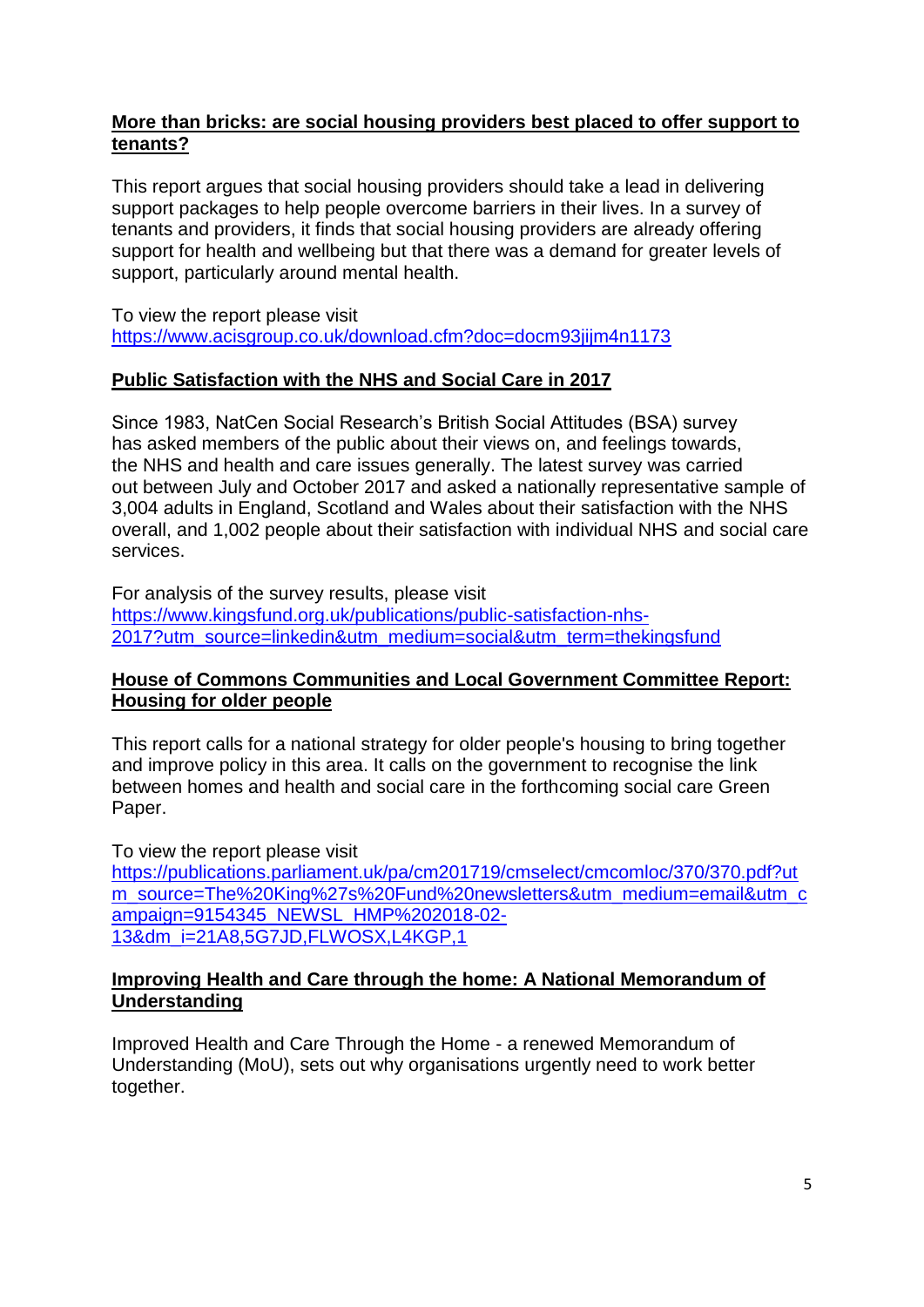It reflects on the success of previous cross sector commitments which have led to housing solutions being at the centre of improving health and supporting acute health and care services meet growing demands.

The 2018 MoU commits all the signatories to build on previous successes to ensure that more joint working across housing, care and health services can impact positively on the experience of a greater number of people needing and using health and care services.

For more information please visit [https://www.housinglin.org.uk/Topics/type/Improving-Health-and-Care-through-the](https://www.housinglin.org.uk/Topics/type/Improving-Health-and-Care-through-the-home-A-National-Memorandum-of-Understanding/)[home-A-National-Memorandum-of-Understanding/](https://www.housinglin.org.uk/Topics/type/Improving-Health-and-Care-through-the-home-A-National-Memorandum-of-Understanding/)

## **Parliamentary Office of Science and Technology: The ageing process and health**

This briefing summarises the evidence on the biological basis of ageing and outlines the ways in which public health policy can support better health in later life.

To view the briefing please visit [http://researchbriefings.files.parliament.uk/documents/POST-PN-0571/POST-PN-](http://researchbriefings.files.parliament.uk/documents/POST-PN-0571/POST-PN-0571.pdf?utm_source=The%20King%27s%20Fund%20newsletters&utm_medium=email&utm_campaign=9154345_NEWSL_HMP%202018-02-13&dm_i=21A8,5G7JD,FLWOSX,L4KKH,1)[0571.pdf?utm\\_source=The%20King%27s%20Fund%20newsletters&utm\\_medium=e](http://researchbriefings.files.parliament.uk/documents/POST-PN-0571/POST-PN-0571.pdf?utm_source=The%20King%27s%20Fund%20newsletters&utm_medium=email&utm_campaign=9154345_NEWSL_HMP%202018-02-13&dm_i=21A8,5G7JD,FLWOSX,L4KKH,1) [mail&utm\\_campaign=9154345\\_NEWSL\\_HMP%202018-02-](http://researchbriefings.files.parliament.uk/documents/POST-PN-0571/POST-PN-0571.pdf?utm_source=The%20King%27s%20Fund%20newsletters&utm_medium=email&utm_campaign=9154345_NEWSL_HMP%202018-02-13&dm_i=21A8,5G7JD,FLWOSX,L4KKH,1) [13&dm\\_i=21A8,5G7JD,FLWOSX,L4KKH,1](http://researchbriefings.files.parliament.uk/documents/POST-PN-0571/POST-PN-0571.pdf?utm_source=The%20King%27s%20Fund%20newsletters&utm_medium=email&utm_campaign=9154345_NEWSL_HMP%202018-02-13&dm_i=21A8,5G7JD,FLWOSX,L4KKH,1)

# **King's Fund Health and Wellbeing Board Bulletin**

The February Health and Wellbeing Board bulletin is available via [https://kingsfundmail.org.uk/21A8-5FZ8B-5FFLWOSX4B/cr.aspx.](https://kingsfundmail.org.uk/21A8-5FZ8B-5FFLWOSX4B/cr.aspx) This includes information on the role of communities in improving health, mortality trends between different socio-economic circumstances and gender in England, use of digital technology to improve public health, an evidence review on the use of e-cigarettes and heated tobacco products and a summary of the evidence on the biological basis of ageing and the ways in which public health policy can support better health in later life.

The March Health and Wellbeing Board bulletin is available via [https://kingsfundmail.org.uk/21A8-5FZ8A-5FFLWOSX4B/cr.aspx.](https://kingsfundmail.org.uk/21A8-5FZ8A-5FFLWOSX4B/cr.aspx) This includes information on tackling multiple unhealthy risk factors, Commissioner perspectives on working with the voluntary, community and social enterprise sector, communitycentred approaches for health and wellbeing and the health impacts of all pollution.

The most recent Health and Wellbeing Board bulletin is available via [https://kingsfundmail.org.uk/21A8-5HXLL-5FFLWOSX4B/cr.aspx.](https://kingsfundmail.org.uk/21A8-5HXLL-5FFLWOSX4B/cr.aspx) This includes information on a review of children's mental health services, child health data and the calorie reduction programme.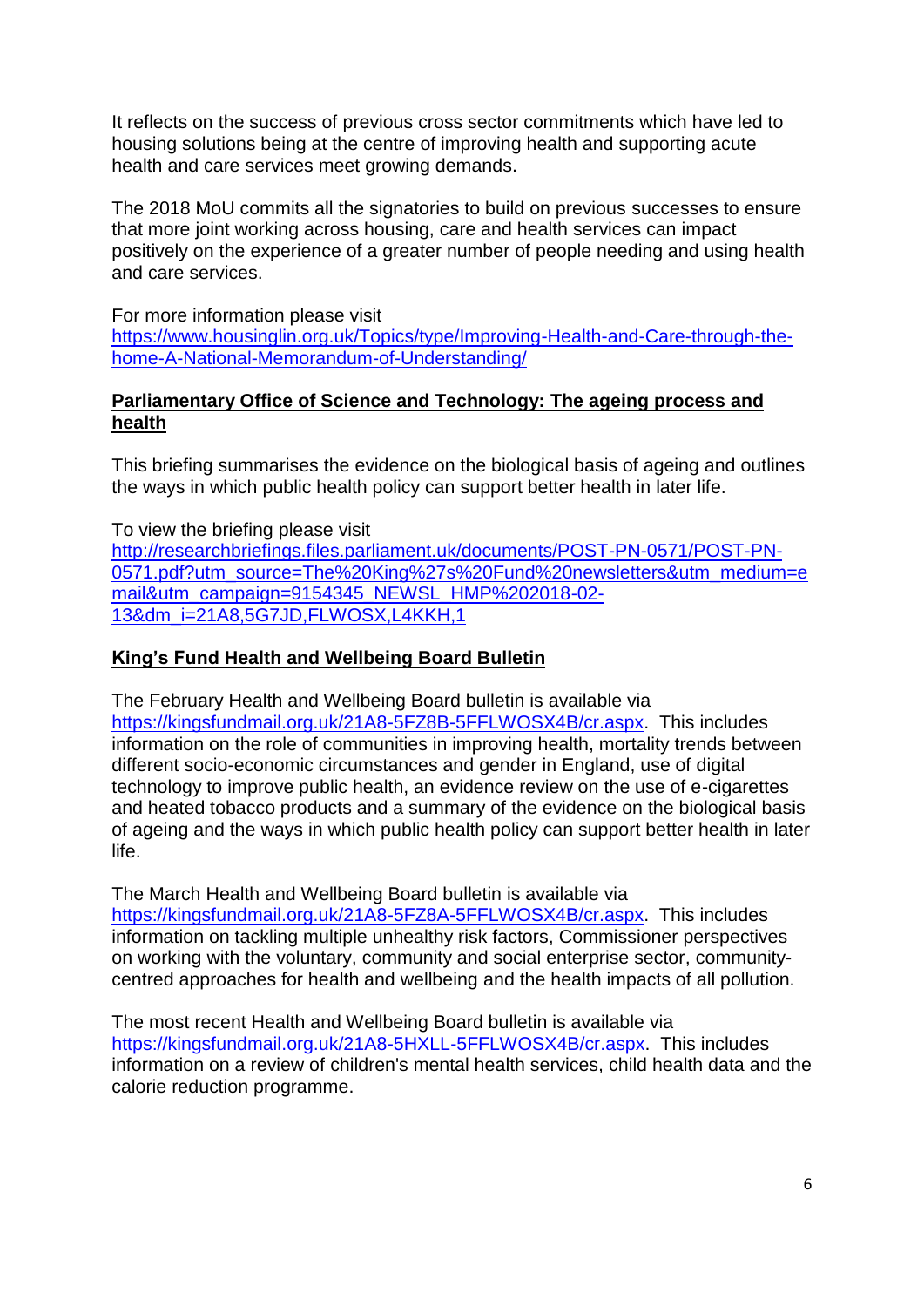### **Kind's Fund: Multiple unhealthy risk factors: why they matter and how practice is changing**

Seven in ten adults in England in 2008 had two or more risk factors of poor diet, physical inactivity, excessive alcohol consumption and smoking. Previously, The King's Fund has looked at [the prevalence of multiple unhealthy behaviours,](https://www.kingsfund.org.uk/sites/default/files/field/field_publication_file/clustering-of-unhealthy-behaviours-over-time-aug-2012.pdf) and now we it is revisiting this area by looking at [how some services are developing a](https://www.kingsfund.org.uk/publications/tackling-multiple-unhealthy-risk-factors)  [response to the reality that most people experience risk factors in combination.](https://www.kingsfund.org.uk/publications/tackling-multiple-unhealthy-risk-factors)

For more information please visit <https://www.kingsfund.org.uk/blog/2018/03/multiple-unhealthy-risk-factors>

#### **Local Government Association: Care and Health Improvement Programme Efficiency Project**

In 2016/17 the LGA worked alongside 10 councils that proposed a range of innovative solutions to assist in achieving greater efficiencies from their adult social care budgets. For further details please visit [https://www.local.gov.uk/care-and](https://www.local.gov.uk/care-and-health-improvement-programme-efficiency-project)[health-improvement-programme-efficiency-project](https://www.local.gov.uk/care-and-health-improvement-programme-efficiency-project)

### **NHS England announces agreement on 2018/19 GP Contract**

A [new GP contract,](https://www.england.nhs.uk/gp/gpfv/investment/gp-contract/) agreed by NHS England, the Government and the British Medical Association's General Practitioners Committee, will take effect from 1 April 2018.

For more information please visit [https://www.england.nhs.uk/2018/03/nhs-england](https://www.england.nhs.uk/2018/03/nhs-england-today-announces-agreement-on-2018-19-gp-contract/)[today-announces-agreement-on-2018-19-gp-contract/](https://www.england.nhs.uk/2018/03/nhs-england-today-announces-agreement-on-2018-19-gp-contract/)

#### **NHS England: England's top nurse announces major new recruitment and retention campaign to coincide with 70th anniversary of NHS**

England's top nurse to announce a major new recruitment and retention campaign for the profession today as part of plans to mark the [NHS's landmark 70th year.](https://www.nhs70.nhs.uk/)

For more information please visit [https://www.england.nhs.uk/2018/03/englands-top](https://www.england.nhs.uk/2018/03/englands-top-nurse-announces-major-new-recruitment-and-retention-campaign-to-coincide-with-70th-anniversary-of-nhs/?utm_source=feedburner&utm_medium=email&utm_campaign=Feed%3A+NHSCBoard+%28NHS+England%29)[nurse-announces-major-new-recruitment-and-retention-campaign-to-coincide-with-](https://www.england.nhs.uk/2018/03/englands-top-nurse-announces-major-new-recruitment-and-retention-campaign-to-coincide-with-70th-anniversary-of-nhs/?utm_source=feedburner&utm_medium=email&utm_campaign=Feed%3A+NHSCBoard+%28NHS+England%29)[70th-anniversary-of-](https://www.england.nhs.uk/2018/03/englands-top-nurse-announces-major-new-recruitment-and-retention-campaign-to-coincide-with-70th-anniversary-of-nhs/?utm_source=feedburner&utm_medium=email&utm_campaign=Feed%3A+NHSCBoard+%28NHS+England%29)

[nhs/?utm\\_source=feedburner&utm\\_medium=email&utm\\_campaign=Feed%3A+NHS](https://www.england.nhs.uk/2018/03/englands-top-nurse-announces-major-new-recruitment-and-retention-campaign-to-coincide-with-70th-anniversary-of-nhs/?utm_source=feedburner&utm_medium=email&utm_campaign=Feed%3A+NHSCBoard+%28NHS+England%29) [CBoard+%28NHS+England%29](https://www.england.nhs.uk/2018/03/englands-top-nurse-announces-major-new-recruitment-and-retention-campaign-to-coincide-with-70th-anniversary-of-nhs/?utm_source=feedburner&utm_medium=email&utm_campaign=Feed%3A+NHSCBoard+%28NHS+England%29)

#### **NHS England: NHS 'one stop shop' for prostate cancer means faster and more accurate diagnosis**

The NHS is using cutting edge technology to help slash diagnosis times for prostate cancer from six weeks to one day in a world-leading new approach that virtually eliminates the risk of deadly sepsis.